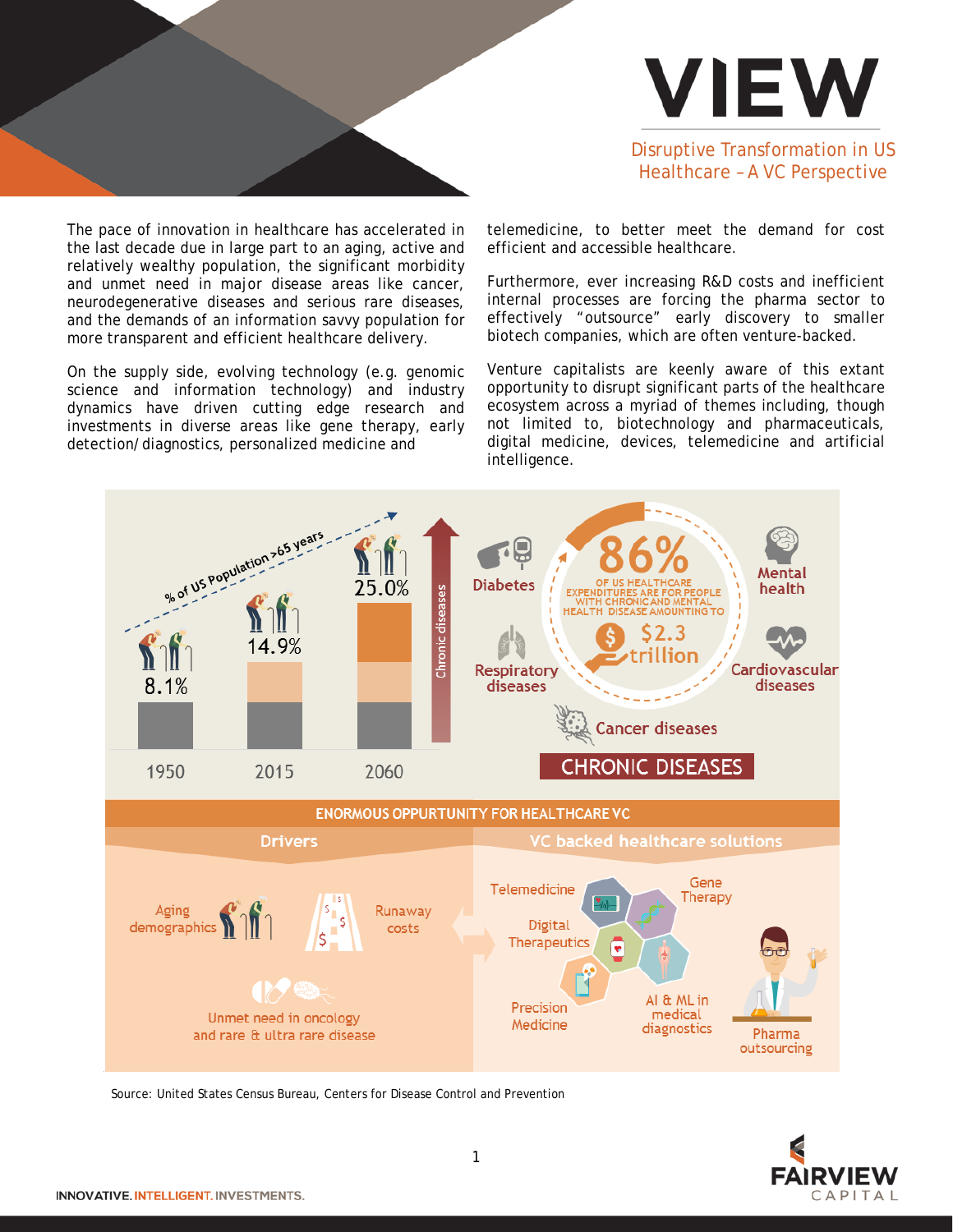*This confluence of factors has created a perfect storm within the investment landscape, with VCs taking note of the opportunity to disrupt one of the largest sectors in the US. Since 2013, around 20-25% of all US venture investment dollars per year have gone to the healthcare sector which represented an investment of ~ \$15 billion per year over the last three years.*





Source: NationalVenture CapitalAssociation, Pitchbook

#### **Biotechnology is the innovation and investment hotspot within Healthcare**

Biotechnology and pharma are clearly leading the way in terms of innovation as well as investments within the healthcare realm and attracted 46% of the total US Healthcare VC investment in 2016. Medical science is paving the way for the creation of new treatment paradigms that address large areas of unmet therapeutic need.

### *Interesting developments are coming up every day within the biotech space, with new leaps being taken in oncology, immunotherapy, gene sequencing and gene editing.*

Immunotherapy involves using the body's own immunity system to fight diseases, often cancer. In the second half of 2017, the United States Food and Drug Administration (FDA) approved two immunotherapies that use genetically engineered T cells (CAR-T cell therapy) to fight cancer. One of the two companies that developed these treatments, Kite Pharma (now part of Gilead), was a venture-backed company. Several other venturebacked companies such as Juno Therapeutics are developing other promising compounds in this space.

The biotech breakthrough named CRISPR (Clustered Regularly Interspaced Short Palindromic Repeats) – a system dubbed as a "search and replace function" for DNA – is attracting great interest and investment. This technology, in what is known as the CRIPSR/Cas9 form, allows permanent modification of genes. The promise of this technology to treat, indeed cure, diseases caused by gene mutation, like sickle cell and thalassemia, can hardly be overstated. Many of the leading companies in this area such as EDITAS (NASDAQ: EDIT), CRISPR Therapeutics (NASDAQ: CRSP) and Intellia Therapeutics (NASDAQ: NTLA) were venture backed.

The move towards precision medicine within the biotech/biopharma space is a firm step in the early detection/diagnostics area. Monitoring the biomarkers of individuals over time, when combined with an individual's family history and genetic code, could help spot trouble signs years or decades before actual onset of clinical disease. As one indication of interest, Guardant Health, Freenome and Grail Inc. – three venture-backed firms, each working in their individual capacities to come up with early stage cancer detection through simple blood tests – have attracted investments of close to \$2 billion between them.

### **Digital Therapeutics and Diagnostics – the app driven wave is here to stay[1](#page-1-0)**

Digital therapeutics is a medium of treatment wherein mobile apps and devices work as agents to treat diseases by modifying patient behavior and providing remote monitoring to improve long-term health outcomes. Given the smartphone revolution and the way phones have become an integral part of our lives, it comes as no surprise that the app economy driven movement has caught the interest of investors – a trend evident from

<span id="page-1-0"></span>Data sourced from:

l

Pitchbook, Forbes, Fairview Analysis

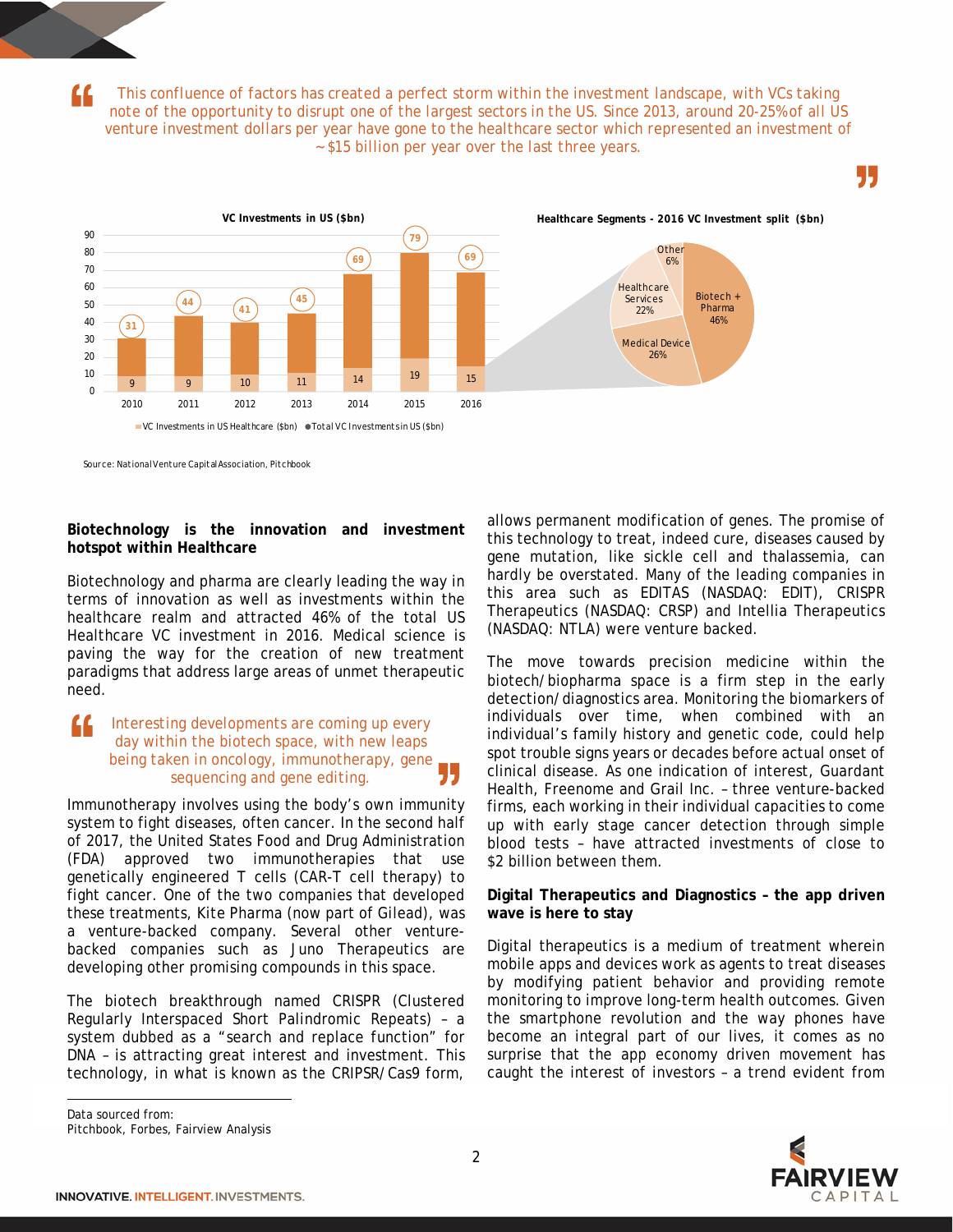the \$1.3 billion global funding (bulk of it being early stage seed funding) Digital Therapeutics attracted in 2016, which is an increment of 1.3x from 2015.

"

*Digital therapeutics implements treatment programs tailored to specific ailments, especially major chronic diseases such as diabetes, heart disease, and high blood pressure. Digital health programs driven by monitoring apps prompt patients to strike the right balance between nutrition, exercise and medication, which subsequently helps in achieving improved health outcomes.*

Further, access to reams of data generated by these apps holds the promise to lead the predictive health analytics revolution and eventually strengthen the prevention regime.

From a digital diagnostics aspect, many predict a future where the point of care will move to patients' homes. Imagine an app that calculates the risk of developing a particular condition on the basis of your motion, voice, and behavior among other patterns measured over a specified period of time. Presumably, real-time tracking of such data over a measurable period, say a few weeks/months, should lead to more representative diagnostic results than those from more conventional one-off tests/measurements.

In another interesting development, the FDA recently approved a drug named Abilify Mycite which carries a sensor that emits information to caregivers about adherence to medication. While this is a big step and a positive sign towards tracking patient progress, there will be a few challenges from a regulatory standpoint as well as concerns about accuracy, security and privacy as the digital future in healthcare unfolds.

# **Medical Devices – the future holds promise**

The medical device industry is in a phase of consolidation with a decent level of deal activity happening on the M&A front. Additionally, Corporate Venture Capital (CVC) plays an increasingly important role in this area.

A strict regulatory environment, longer time to market and the shift to value–based outcomes has deterred VC interest and the sector seems to be struggling as compared to biotech; at least when it comes to funding and investments. In 2016, the aggregate amount of medical devices VC investments in the US fell to around

<span id="page-2-0"></span>Data sourced from:

 $\overline{a}$ 

\$3.8 billion from \$5.4 billion in 2015. Further, medical devices attracted just over 5% of the total VC funding in the year 2016, which is a decline of around 50% from its share in 2010.

"

55

*Corporate Venture Capital (CVC) interest in the sector is enduring and CVC funding in the subsector grew by almost 50% in the year 2016.*

Experts believe that the future of the sector lies in connected devices, which will move beyond apps to Artificial Intelligence, Machine Learning and Internet of Things. These include newly approved equipment such as miniature implants, vital signs tracking devices, remote monitoring biosensors, and non–invasive diagnostics.

## **Telemedicine – A new healthcare delivery model[2](#page-2-0)**

Enabled by increasing patient awareness, growth in the use of technology, and better access to vast amounts of information on the Internet, there has been a gradual shift in the healthcare industry as patients have evolved to become active and engaged consumers of healthcare.



 *Source: CB Insights*



Silicon Valley Bank, NVCA, Pitchbook, Accenture Research Report, Fairview Analysis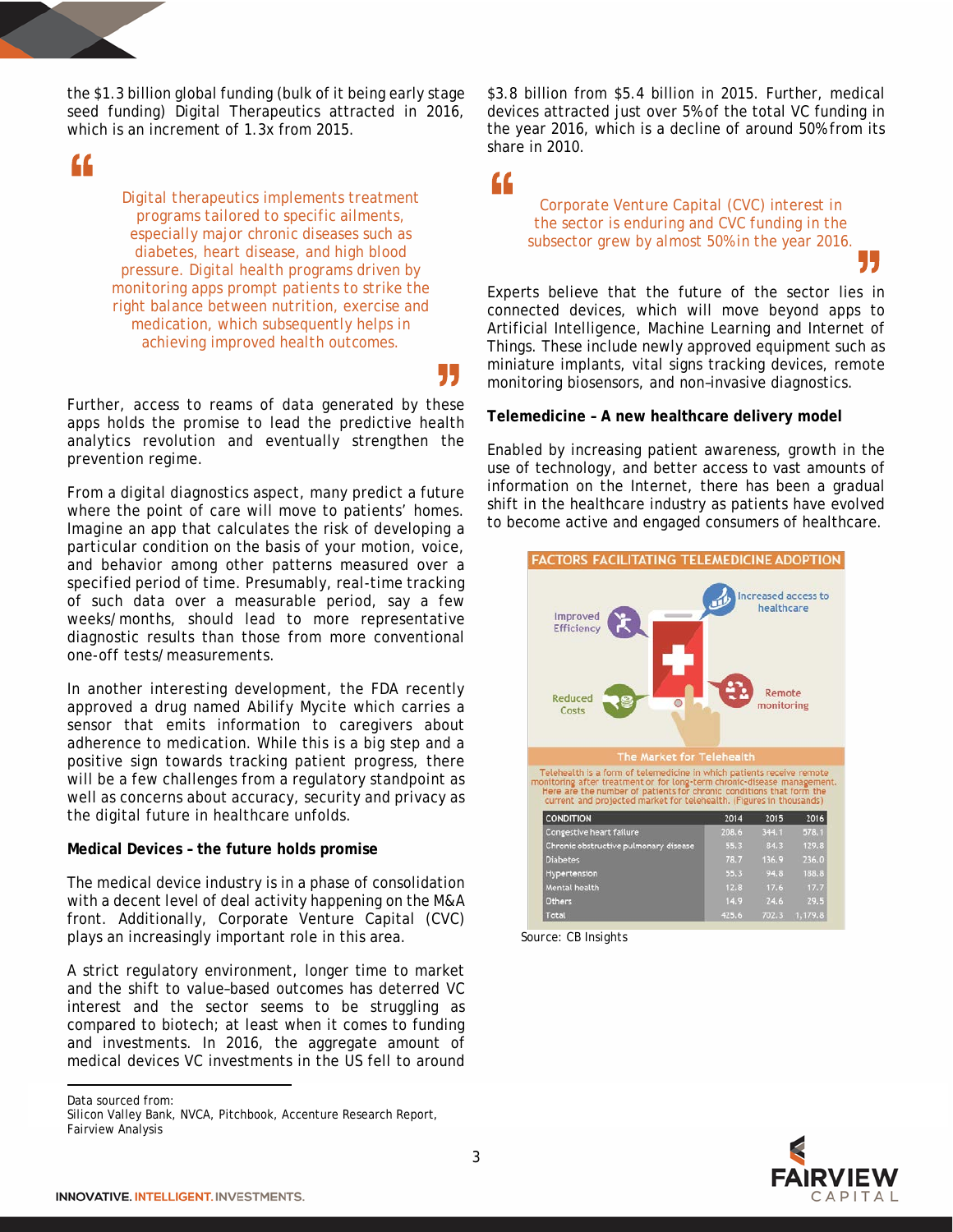The consumer demand for cost containment and improved access to care is helping drive the adoption of telemedicine as an important channel for healthcare service delivery.

# "

### *The National Business Group on Health estimates that 9 in 10 large employers will provide telehealth services to their employees by the end of 2017.* 55

It is estimated that \$2.2 billion a year could be saved if patients use retail and virtual clinics instead of physician offices. As a result, telemedicine is attracting a lot of interest and activity both from an innovation and investment perspective.

Telemedicine helps improve overall system efficiency and enables patients in remote areas, or in areas with a low physician to patient ratio, to get better access to healthcare. Conditions that can be treated through Telemedicine run the gamut from simple things like the common cold to chronic diseases like diabetes that require frequent monitoring.

Examples of leading venture-backed companies in this space include Teladoc (NYSE: TDOC) and American Well, which are both undergoing strong growth trajectories as physicians and patients embrace the platforms.

### **Future Trends – Data Analytics; Artificial Intelligence; and… who pays for all this?[3](#page-3-0)**

Businesses around the world use data analytics to drive operational excellence, inform their strategy, and as a new competitive differentiator. The laggard in this

transformation has been the healthcare industry which has been slow to embrace big data and analytics, till now. The indications are that the trend may be changing, with the future of healthcare likely reliant on analytics and technology to drive new forms of patient care while also reducing the costs.

The American Medical Informatics Association (AMIA) recently highlighted the need to focus on data standards that could support plug and play analytics accentuating the scope of work that remains to be done in this space. A focus on improving the collection of data from patients and providers as well as storing the data in formats that are interoperable is the first step towards allowing big data to have a real impact on the healthcare industry.

Innovators and investors alike have begun to recognize the size of the opportunity, reflected in growing investment and investor interest in HealthTech startups. Global HealthTech funding reached \$5 billion in 2016, which has already been surpassed in the first half of 2017 (\$6.5 billion in digital health funding). However, despite excitement over the potential of this new and developing ecosystem, there remains work to be done in the adoption of big data in the healthcare industry.

Another area of interest is the adoption of Artificial Intelligence (AI) in the provision of healthcare. Going forward, as we develop machines that can sense, comprehend, act and learn, Artificial Intelligence will perform a range of administrative and clinical health functions. AI and machine learning could disrupt major portions, if not all, of the healthcare value chain. Some estimates indicate that the adoption of clinical health AI applications would provide \$150 billion in annual savings to the US healthcare economy by 2026.



Artificial Intelligence / Machine Learning applications cut across the overall healthcare spectrum

 $\overline{a}$ Data sourced from:

<span id="page-3-0"></span>Accenture Research Report, Business World, Deloitte, Silicon Valley Bank Report, Fairview Analysis